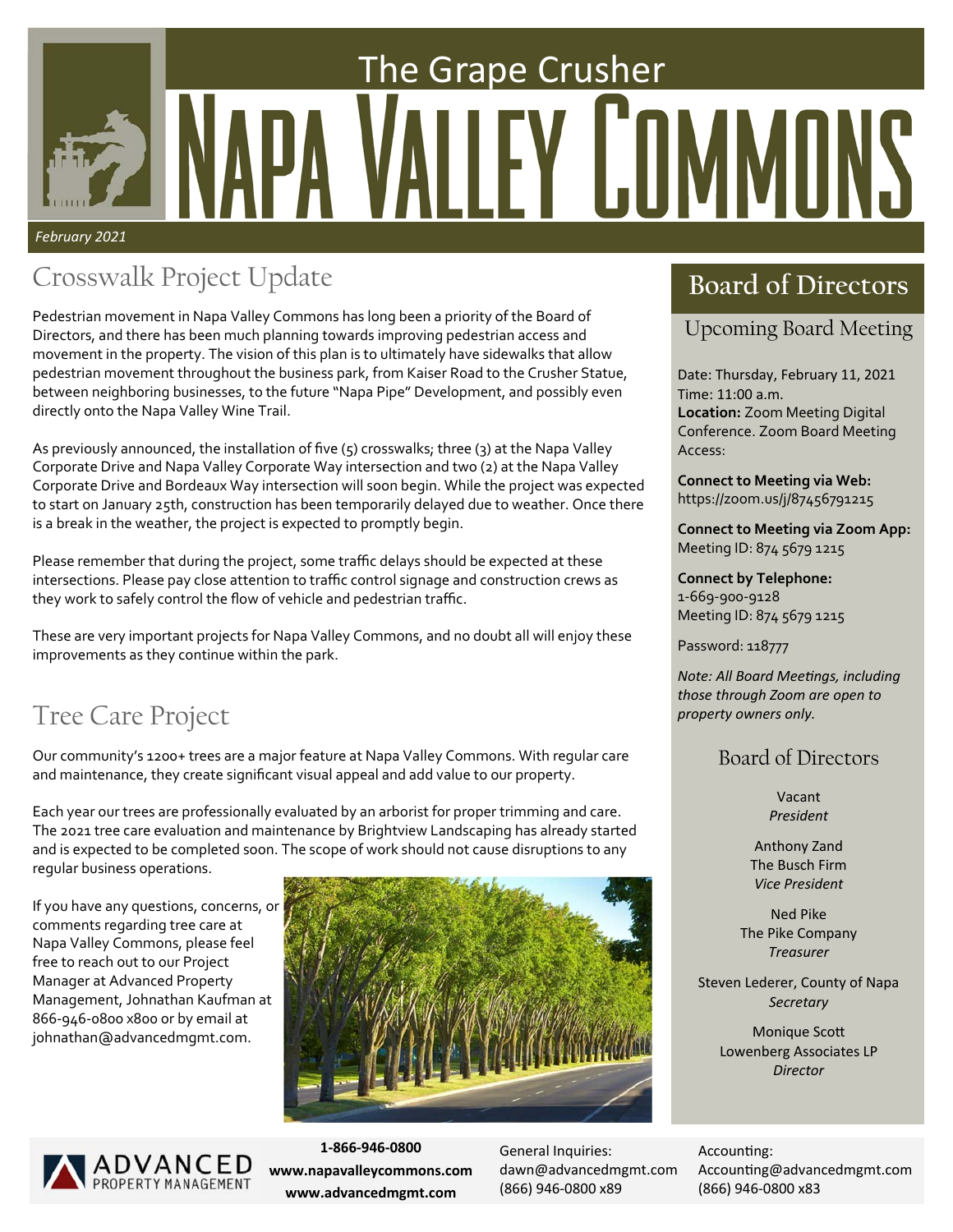## Stay Informed and Connect to Other Napa Valley Commons Businesses

We want to stay connected with you and keep our members and our tenants' businesses engaged with Napa Valley Commons. This newsletter reaches owners and a select number of contacts at the businesses in the Commons, but it does not always reach many of the employees and individuals that spend their days in the Commons. Please help us reach more of the people that are part of the Napa Valley Commons community by:



- 1. Sharing this newsletter with employees and coworkers
- 2. Providing our management company with the names and email contacts of individuals that can share out important information with employees (Human Resources, Division Heads, Key Managers)
- 3. Offering discounts through this newsletter on products and services to the Commons' businesses and the local workforce

## Feature Your Business

We love to share and highlight the unique and hardworking businesses that make up our community. If you're interested in having a feature article on your business included in a future Grape Crusher newsletter, please contact chris@advancedmgmt.com, to set up a time to share your story.



## When is a Design Review Required?

The Association's Design Guidelines govern the look and feel of the Napa Valley Commons and serve as a guide for the development and approval of new construction and exterior modifications.

It's important for owners to be aware that any exterior modifications or improvements to a building or to landscape must first be approved through the Design Review process.

Management and the Board continue to work to improve the Design Review process and have recently undertaken steps to allow for expedited approval of smaller items like tree removal and replacement.



The Design Guidelines can be found online in the *Documents* section of the online Owner Portal at www.napavalleycommons.com or can be requested through your Property Liaison, Dawn Friesen, dawn@advancedmgmt.com.



**1‐866‐946‐0800 www.napavalleycommons.com www.advancedmgmt.com** 

General Inquiries: dawn@advancedmgmt.com (866) 946‐0800 x89

Accounting: Accounting@advancedmgmt.com (866) 946‐0800 x83

## **UPCOMING EVENTS**



Check out the Vista Collina Events page at:

https://meritagecollection.com/vista‐collina/ special‐events for upcoming events.